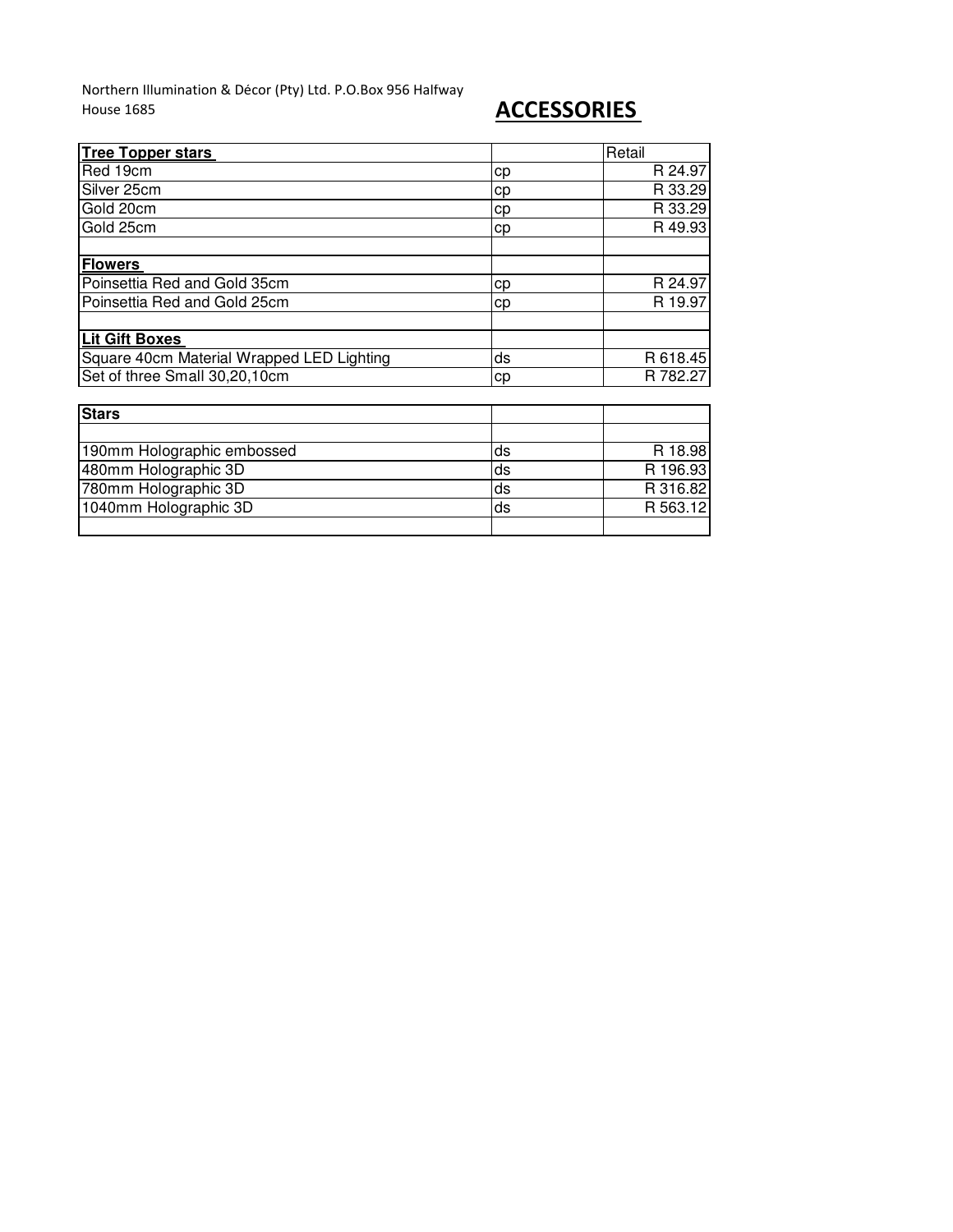Northern Illumination & Décor (Pty) Ltd. P.O.Box 956 Halfway House 1685



|                |                | Retail per |        |  |
|----------------|----------------|------------|--------|--|
| <b>Baubles</b> | <b>Box Qty</b> | box        |        |  |
|                |                |            |        |  |
| 60mm           | 6              | R          | 31.50  |  |
| 80mm           | 6              | R          | 53.55  |  |
| 100mm          | 6              | R          | 110.25 |  |
| 120mm          | 2              | R          | 70.91  |  |
| <b>150mm</b>   | 1              | R          | 70.88  |  |
| 200mm          | 1              | R          | 155.61 |  |
| 250mm          |                | R          | 180.00 |  |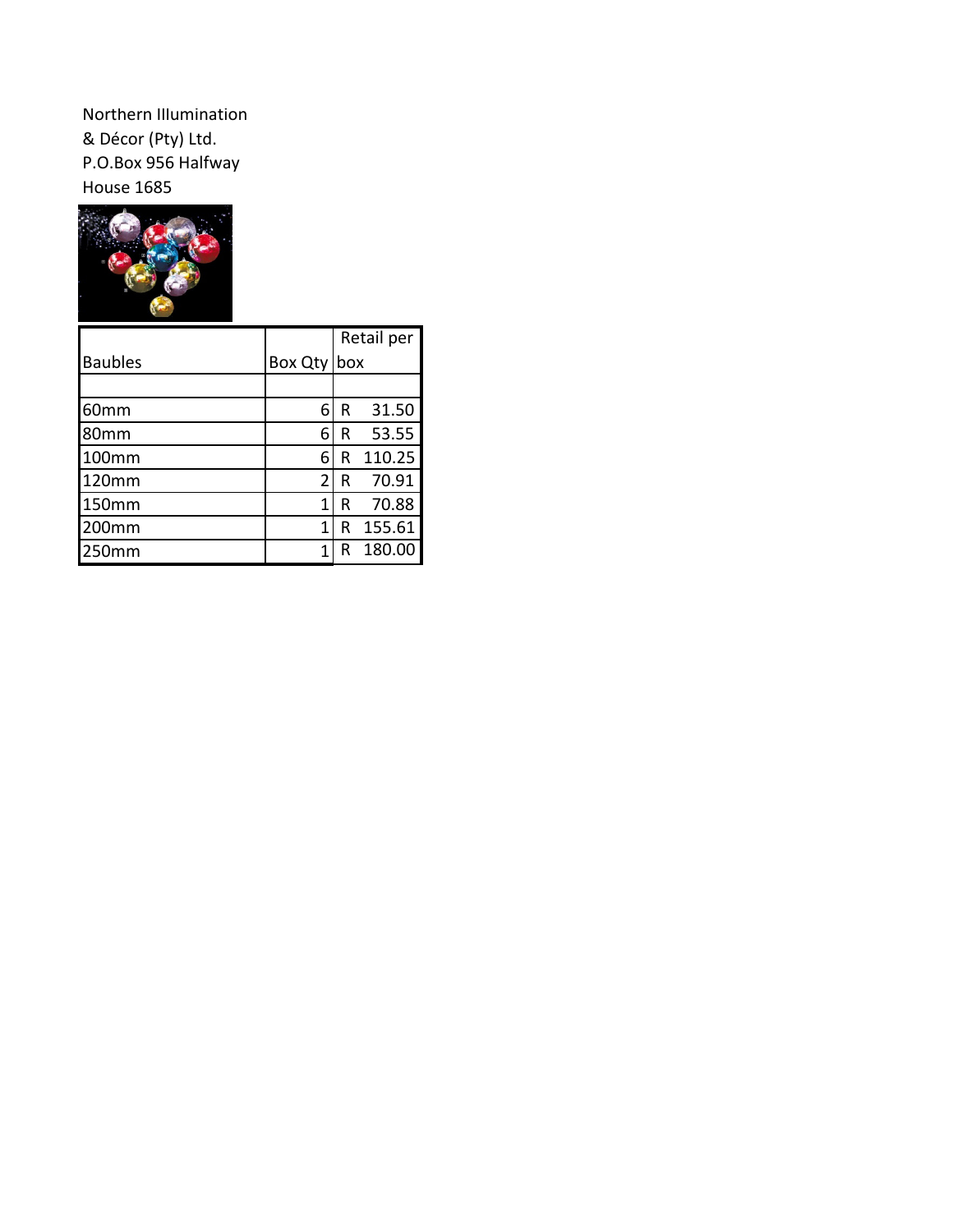Northern Illumination & Décor (Pty) Ltd. P.O.Box 956<br>Halfway House 1685 **GARLAND** 





| Garland                          |    |                    |               | Retail      |
|----------------------------------|----|--------------------|---------------|-------------|
| 270 x 30cm colorado spruce green |    | 300 96 x 43 x 45cm | $(12$ pce $)$ | R 181.00    |
| 270 x 45cm colorado spruce green |    | 280 98 x 43 x 45cm | $(6$ pce $)$  | R 346.48    |
| 270cm x 30cm Colorado White      |    |                    |               | R 195.67    |
| Banana Swag 1.8m x 30cm Green    |    |                    |               | R 197.90    |
| Banana Swag 2.m x 40cm Green     |    |                    |               | R 309.23    |
| Garland Arch 2.4m x 2.4m         | cp |                    |               | R 3,710.70  |
|                                  |    |                    |               |             |
| <b>Manhattan</b>                 |    |                    |               |             |
| Gold                             |    | 2.7m x 50cm        |               | R 11,520.53 |
| Silver                           |    | 2.7m x 50cm        |               | R 10,923.78 |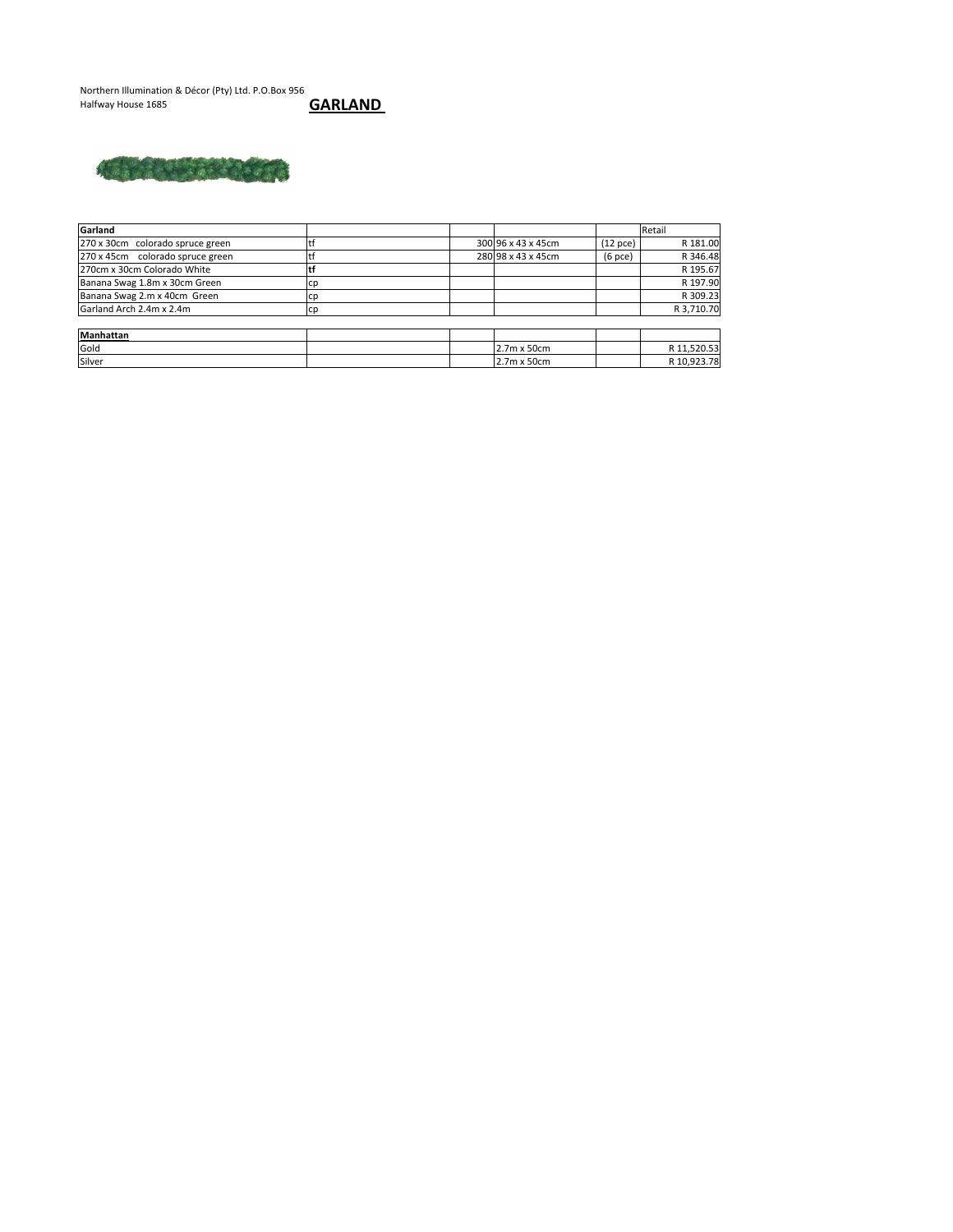## Northern Illumination & Décor (Pty) Ltd. P.O.Box 956 Halfway House 1685 **LIGHTS**





| Style                                               | Description                         |                         | Retail          |  |  |
|-----------------------------------------------------|-------------------------------------|-------------------------|-----------------|--|--|
|                                                     |                                     |                         |                 |  |  |
| <b>LED LIGHTS</b>                                   |                                     |                         |                 |  |  |
|                                                     |                                     |                         |                 |  |  |
| Sparkle outdoor Fairy Light                         | 120bulb ww cw 12m cable             | R                       | 380.00          |  |  |
| Sparkle indoor Fairy Light                          | 120bulb ww cw 12m cable             | R                       | 205.00          |  |  |
| <b>LED Light Strips</b>                             | 5m sgle colour                      | R                       | 290.00          |  |  |
|                                                     | 5m rgb                              | $\overline{\mathsf{R}}$ | 480.00          |  |  |
| <b>Outdoor Solar</b>                                | Rope Light 8m outdoor               | R                       | 520.00          |  |  |
|                                                     | Outdoor chasing 12m                 | $\mathsf R$             | 350.00          |  |  |
| LED Indoor Steady Fairy Lights LED 12m Multi colour |                                     | $\mathsf R$             | 240.00          |  |  |
|                                                     | LED 12m Clear Cable Single Colour   | ${\sf R}$               | 170.00          |  |  |
|                                                     | LED 12m Pearl Globes                | R                       | 270.00          |  |  |
|                                                     | LED 12m Green / white cable ww cc   | ${\sf R}$               | 170.00          |  |  |
| <b>LED Indoor Chasing</b>                           | LED 12m Chasing cw ww multicolour   | $\mathsf R$             | 280.00          |  |  |
| LED Outdoor chasing                                 | LED 12m Green / white cable ww cc   | ${\sf R}$               | 375.00          |  |  |
|                                                     | LED 12m Pearl Globes                | R                       | 400.00          |  |  |
|                                                     | LED 10m                             | R                       | 430.00          |  |  |
|                                                     | LED 50m                             | ${\sf R}$               | 2,000.00        |  |  |
| <b>Curtain Lights</b>                               | Indoor LED 2m x 1m                  | R                       | 800.00          |  |  |
|                                                     | Indoor LED 2m x 1.5m                | R                       | 880.00          |  |  |
|                                                     | Indoor LED 2m x 3m                  | R                       | 1,300.00        |  |  |
|                                                     | Indoor LED 2m x 5m                  | R                       | 1,625.00        |  |  |
| Sparkle Curtain Lights                              | Indoor LED 2m x 1m                  | ${\sf R}$               | 925.00          |  |  |
|                                                     | Indoor LED 2m x 1.5m                | ${\sf R}$               | 1,010.00        |  |  |
|                                                     | Indoor LED 2m x 3m                  | R                       | 1,400.00        |  |  |
|                                                     | Indoor LED 2m x 5m                  | ${\sf R}$               | 1,800.00        |  |  |
| Outdoor Sparkle Icicle                              | LED 6m x 40cm                       | R                       | 685.00          |  |  |
|                                                     | LED 2m x 80cm                       | R                       | 480.00          |  |  |
| Net lights                                          | Outdoor 1.2m x 2m                   | R                       | 595.00          |  |  |
| Net lights Sparkle                                  | Outdoor 1.2m x 1.8m                 | R                       | 380.00          |  |  |
|                                                     |                                     |                         |                 |  |  |
| <b>Florescent</b>                                   |                                     |                         |                 |  |  |
| <b>Indoor Steady</b>                                | Incandecent 6m                      |                         |                 |  |  |
|                                                     |                                     | R<br>R                  | 80.00<br>120.00 |  |  |
|                                                     | incandecent 12m                     |                         |                 |  |  |
| <b>Indoor Chasing</b>                               | Incandecent 8m Chasing Clear        | ${\sf R}$               | 135.00          |  |  |
|                                                     | Incandecent 8m Chasing multi colour | ${\sf R}$               | 135.00          |  |  |
| Rope Light                                          | Incandecent 10m                     | R                       | 255.00          |  |  |
|                                                     | Incandecent 50m                     | R                       | 1,160.00        |  |  |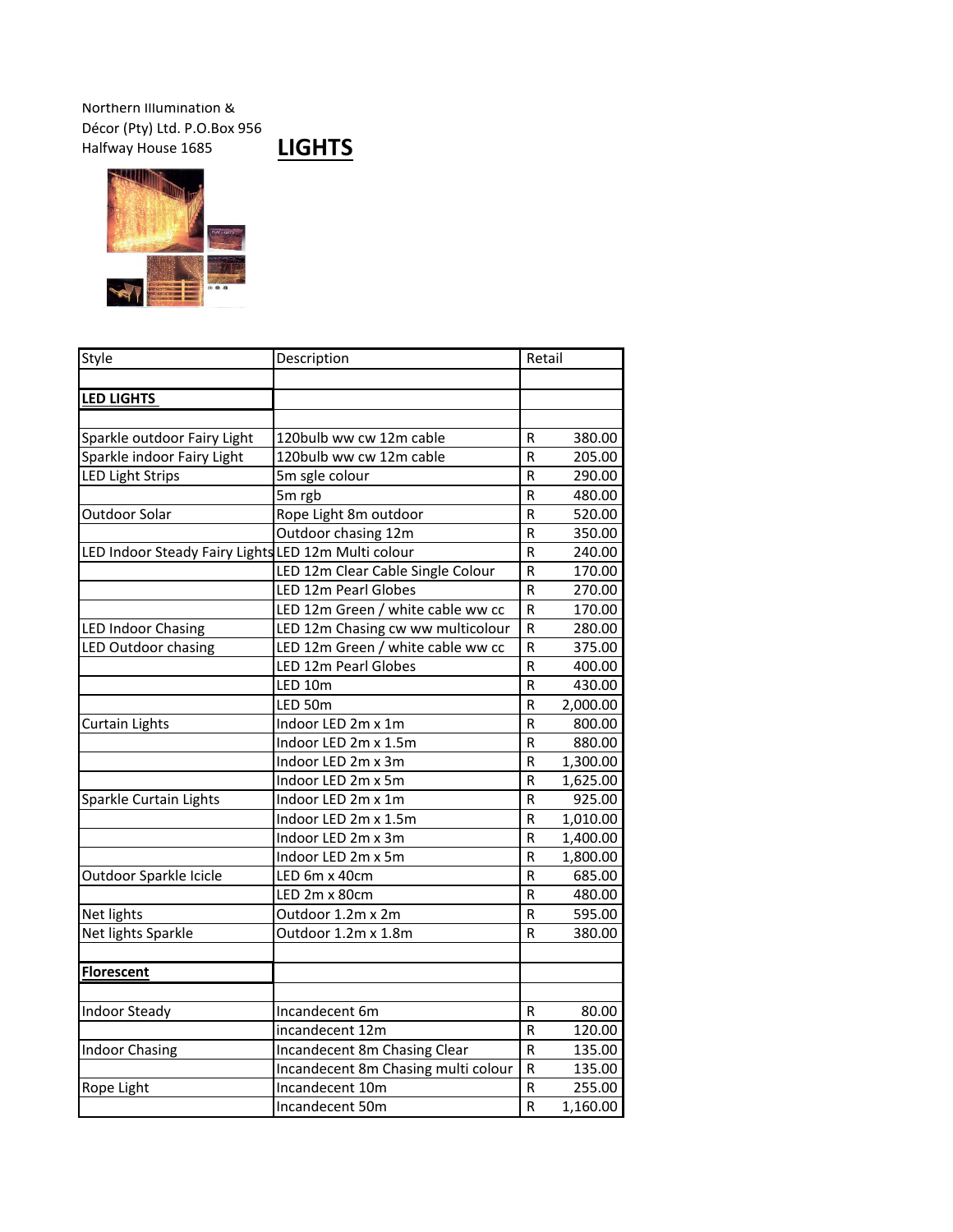Northern Illumination & Décor (Pty) Ltd. P.O.Box 956 Halfway House 1685 **LIT FIGURES** 



| <b>Light Figures</b>       | Retail     |
|----------------------------|------------|
| Elf 1.2m                   | R 930.00   |
| Santa 1.3m                 | R 962.50   |
| Angel 1.3m                 | R 797.50   |
| Candle 1.5m                | R 797.50   |
| Candle with Holder 1.25m   | R 830.00   |
| Santa Large 2.5m           | R 2,122.50 |
| 40cm Star                  | R 370.50   |
| Bears - Acrylic - Standing | R 2,048.45 |
| Bears - Acrylic - Walking  | R 2,048.45 |
| Acrylic LED Light Pyramid  | R 4,312.50 |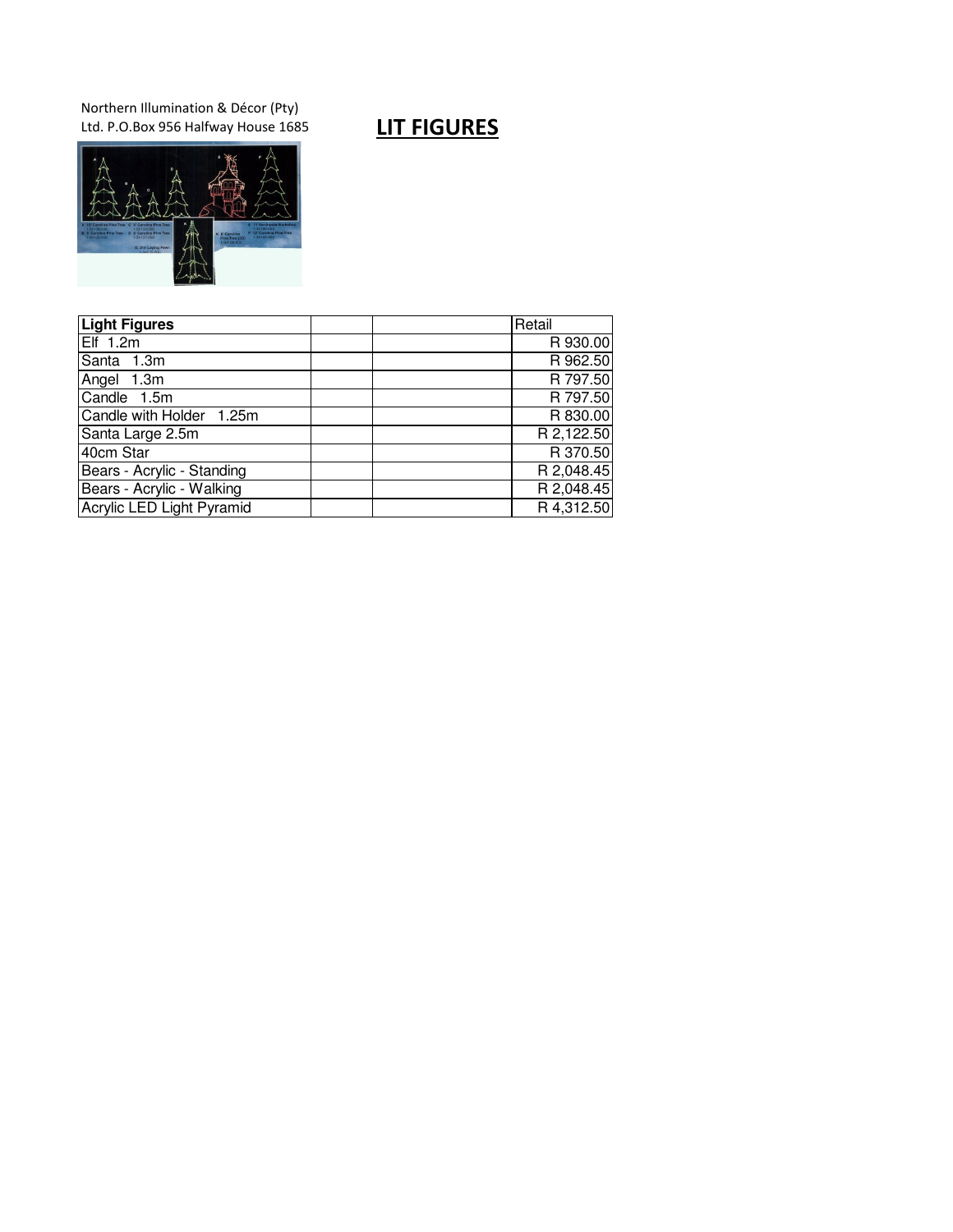Northern Illumination & Décor (Pty) Ltd. P.O.Box 956 Halfway House 1685

## RESIN FIGURES



| <b>Resin Figures</b>          | Retail      |
|-------------------------------|-------------|
|                               |             |
| 1.2m Reindeer                 | R 8,015.63  |
| Long Horn 1.6m Reindeer       | R 8,015.63  |
| Sleigh Gold or silver         | R 4,687.50  |
| Santa Holding Bell 1.8m       | R 16,921.88 |
| Santa with Sack Kneeling 1.2m | R 10,687.50 |
| Santa with Bell and Sack      | R 14,250.00 |
| Resin Snowman 1m              | R 3,918.75  |
| Snowman 1.8m                  | R 9,796.88  |
| Soldier 2.1m                  | R 15,390.00 |
| Nutcracker with drum          | R 16,031.25 |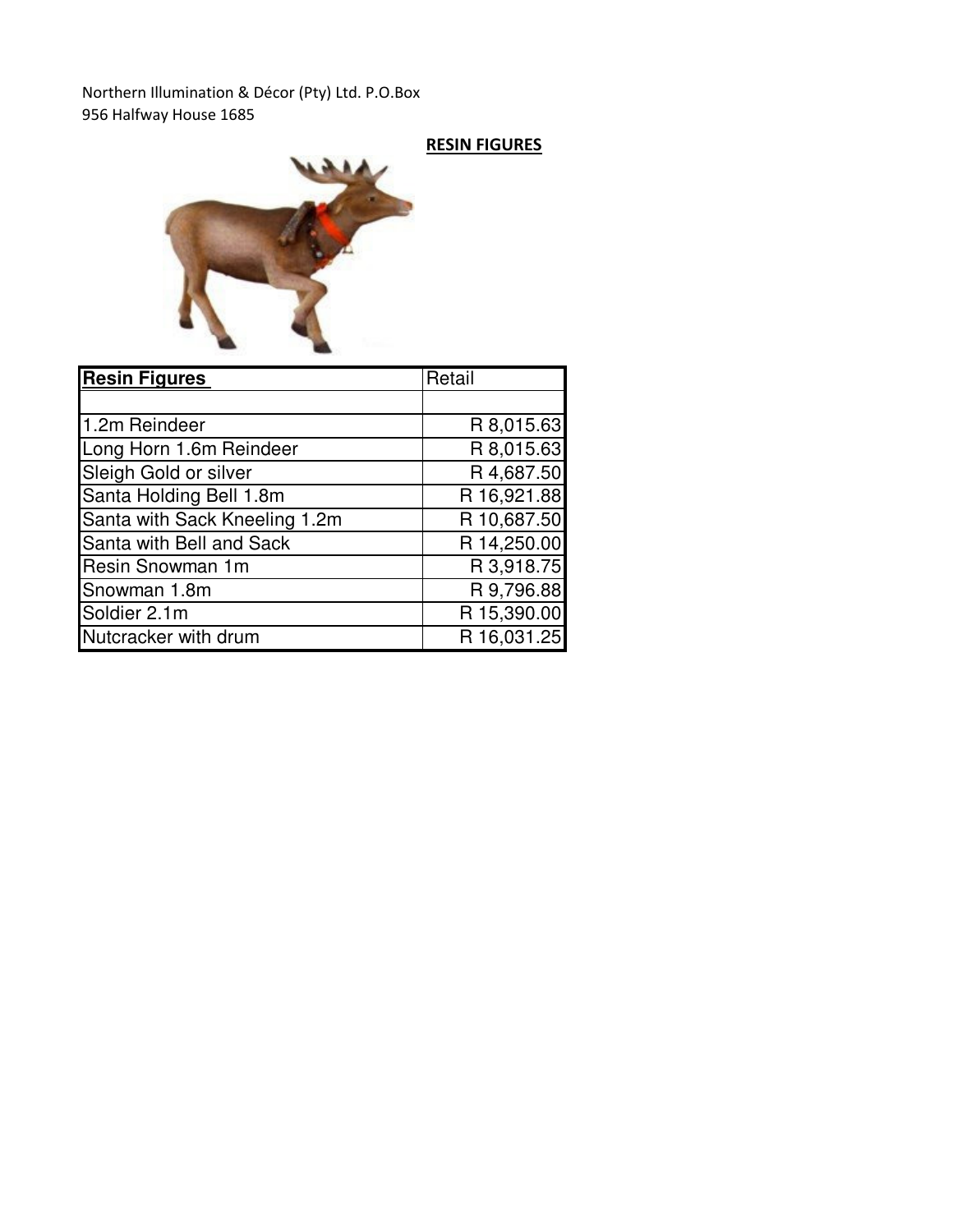Northern Illumination & Décor (Pty) Ltd. P.O.Box 956 Halfway House 1685 **TREES** 



| <b>Christmas Tree Colorado Spruce</b> |    |             |                     |        | Retail      |
|---------------------------------------|----|-------------|---------------------|--------|-------------|
| <b>Size</b>                           |    | No. of Tips | <b>Carton Size</b>  |        |             |
|                                       |    |             |                     |        |             |
| 120cm Standard                        | cp | 787         |                     |        | R 665.76    |
| 180cm standard                        | cp | 878         | 95 x 27,5 x 25cm    |        | R 1,165.08  |
| 210cm standard                        | tf | 1105        | 117,5 x 27,5 x 25cm |        | R 1,545.04  |
| 240cm standard                        | tf | 1441        | 140 x 35 x 32,5cm   |        | R 2,046.31  |
| 300cm standard                        |    | 2859        | 165 x 40 x 37,5cm   |        | R 3,124.80  |
| 360cm Standard                        | cp | 4150        |                     |        | R 7,406.58  |
|                                       |    |             |                     |        |             |
| 450cm                                 | os | 4200        |                     |        | R 13,648.08 |
| 600cm                                 | os |             |                     |        | R 22,338.00 |
|                                       |    |             |                     |        |             |
| 210cm slim                            |    | 707         | 115 x 25 x 25cm     | 8kg    | R 1,182.65  |
| 240cm slim                            |    | 983         | 123 x 28 x 28cm     | 9,64kg | R 1,913.94  |
| 300cm slim                            |    | 1751        | 155 x 33 x 33cm     | 19kg   | R 2,788.45  |
|                                       |    |             |                     |        |             |
| 210cm Flock Tree                      |    | 1237        |                     |        | R 2,162.00  |
| 240cm Flock Tree                      |    | 1687        |                     |        | R 2,600.00  |
|                                       |    |             |                     |        |             |
| 2.1m Branch Tree White                | tf | 1700        |                     |        | R 1,410.50  |
| 2.4m Branch Tree White                | tf |             |                     |        | R 1.844.50  |
|                                       |    |             |                     |        |             |
|                                       |    |             |                     |        |             |
| <b>Fibre Optic Tree</b>               |    |             |                     |        |             |
| 120cm                                 | ds |             |                     |        | R 844.68    |
| 150cm                                 | ds |             |                     |        | R 1,198.43  |
| 180cm                                 | ds |             |                     |        | R 2,636.54  |
|                                       |    |             |                     |        |             |
| <b>LED Trees</b>                      |    |             |                     |        |             |
| 170cm                                 |    |             |                     |        | R 5,520.00  |
| 270cm                                 |    |             |                     |        | R 9,511.25  |
|                                       |    |             |                     |        |             |
|                                       |    |             |                     |        |             |
| <b>CONE TREES</b>                     |    |             |                     |        |             |
|                                       |    |             |                     |        |             |
| 2m Cone Tree with Garland             | ds |             |                     |        | R 5,815.60  |
| 3m Cone Tree with Garland             | ds |             |                     |        | R 9,400.00  |
| 4m Cone Tree with Garland             | ds |             |                     |        | R 14,951.30 |
| 6m Cone Tree with Garland             | ds |             |                     |        | R 31,747.10 |
| 8m Cone Tree with Garland             | ds |             |                     |        | R47,154.10  |
| 10m Cone Tree with Garland            | ds |             |                     |        | R 68,235.65 |
| 12m Cone Tree with Garland            | ds |             |                     |        | R92,637.30  |